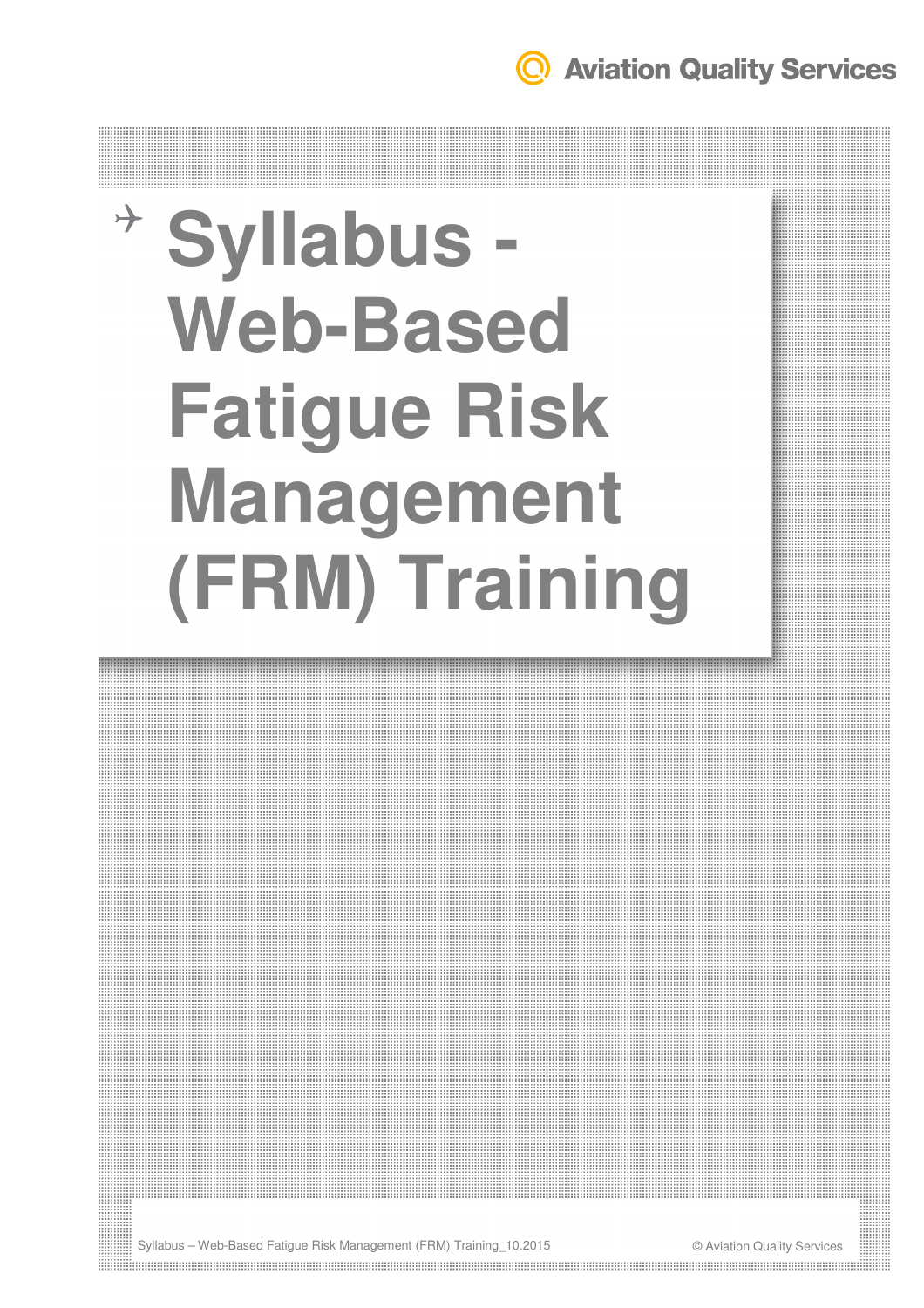

## **Syllabus**

## Fatigue Risk Management

| 1.2 |                                                                             |  |
|-----|-----------------------------------------------------------------------------|--|
| 1.3 | Module FRMWBT03: Consequences and countermeasures of crew member fatigue  4 |  |
| 1.4 |                                                                             |  |
| 1.5 |                                                                             |  |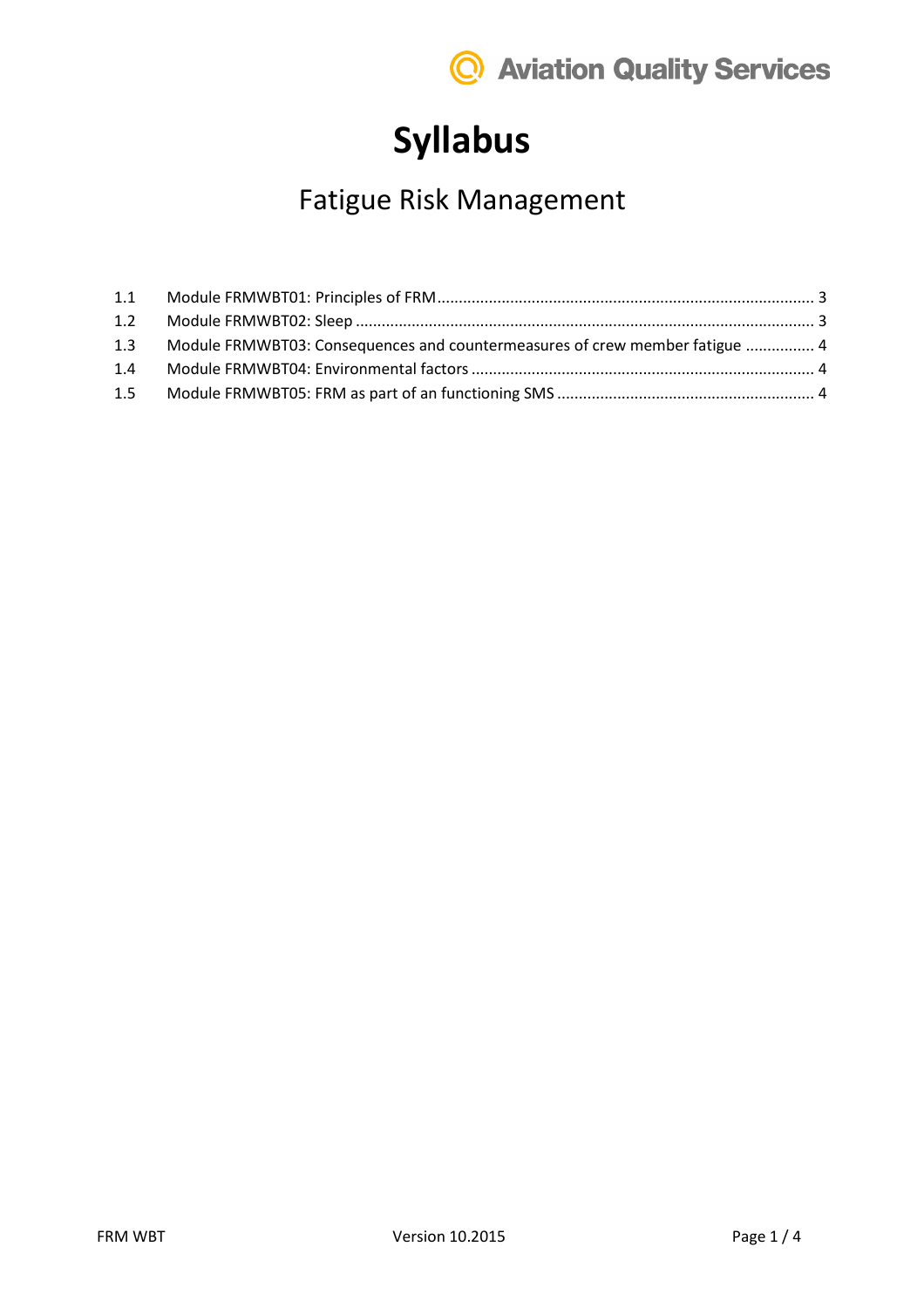## **C** Aviation Quality Services

#### Objectives

| Objective 4: Understand that clear procedures for sleep of flight crews onboard aircrafts have to be |  |
|------------------------------------------------------------------------------------------------------|--|
|                                                                                                      |  |
|                                                                                                      |  |
|                                                                                                      |  |
|                                                                                                      |  |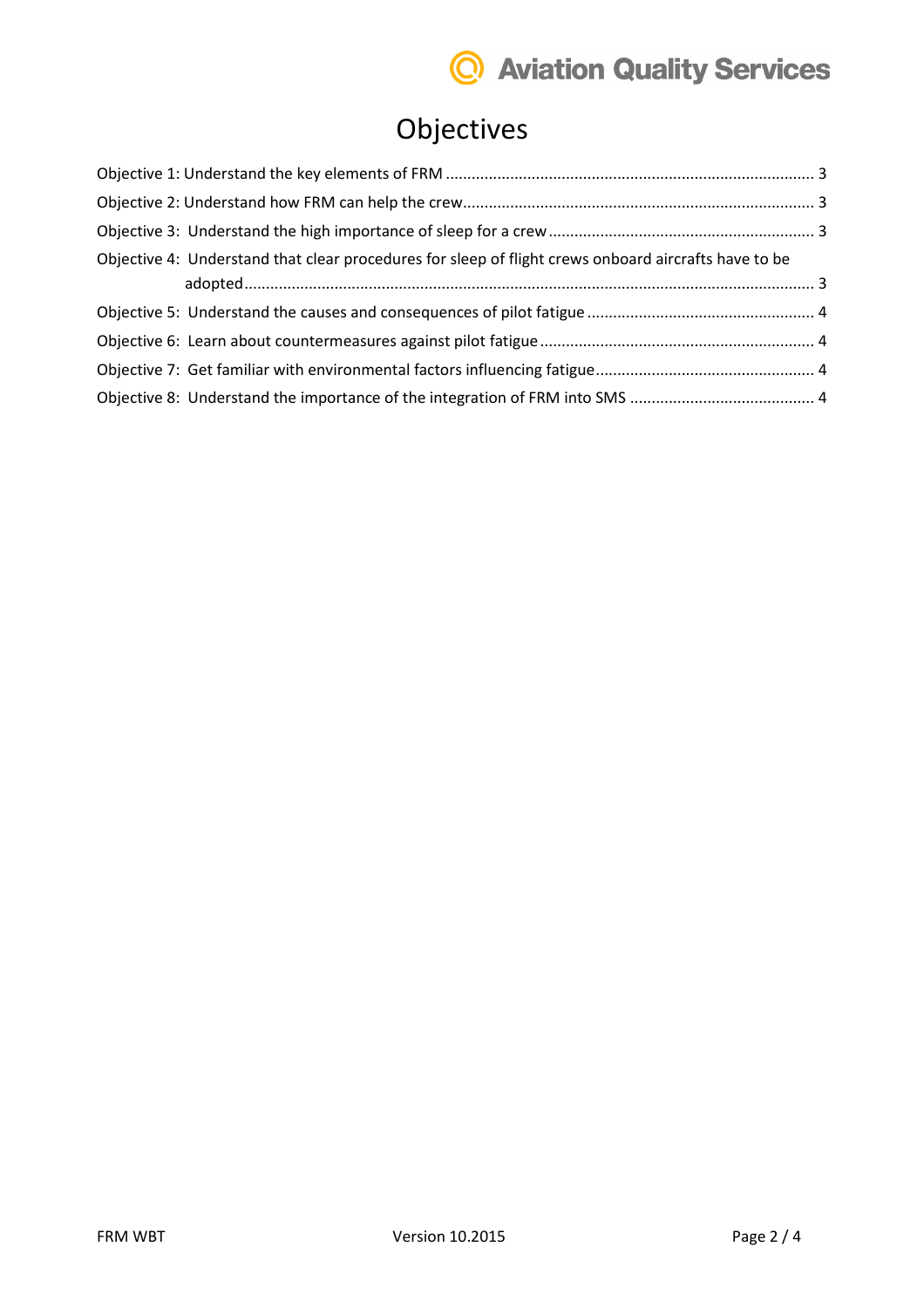

| <b>Module FRMWBT01: Principles of FRM</b><br>1.1                           |                                                        |  |  |
|----------------------------------------------------------------------------|--------------------------------------------------------|--|--|
| <b>Objectives</b>                                                          | <b>Contents of module</b>                              |  |  |
| Objective 1: Understand                                                    | 1. Basic principles                                    |  |  |
| the key elements of FRM<br>Objective 2: Understand<br>how FRM can help the | 2. Swiss cheese model of human error<br>(James Reason) |  |  |
| crew                                                                       | 3. Motivation: Fatigue-related accidents               |  |  |
|                                                                            | 4. Content of an FRM Report                            |  |  |

| 1.2 Module FRMWBT02: Sleep                                                                                               |                                                                                                                                                                                               |  |
|--------------------------------------------------------------------------------------------------------------------------|-----------------------------------------------------------------------------------------------------------------------------------------------------------------------------------------------|--|
| <b>Objectives</b>                                                                                                        | <b>Contents of module</b>                                                                                                                                                                     |  |
| Objective 3: Understand                                                                                                  | 1. Basic Facts about Sleep                                                                                                                                                                    |  |
| the high importance of<br>sleep for a crew                                                                               | 2. Impaired Sleep                                                                                                                                                                             |  |
| Objective 4: Understand<br>that clear procedures for<br>sleep of flight crews<br>onboard aircrafts have to<br>be adopted | 3. Architecture of sleep<br><b>Cylces of sleep</b><br>Hypnogram<br><b>Microsleep</b><br><b>Duration of sleep</b><br>4. Causes of bad sleep<br>Vicious circle - difficulties to fall<br>asleep |  |
|                                                                                                                          | Hints for better sleep<br>$\bullet$                                                                                                                                                           |  |